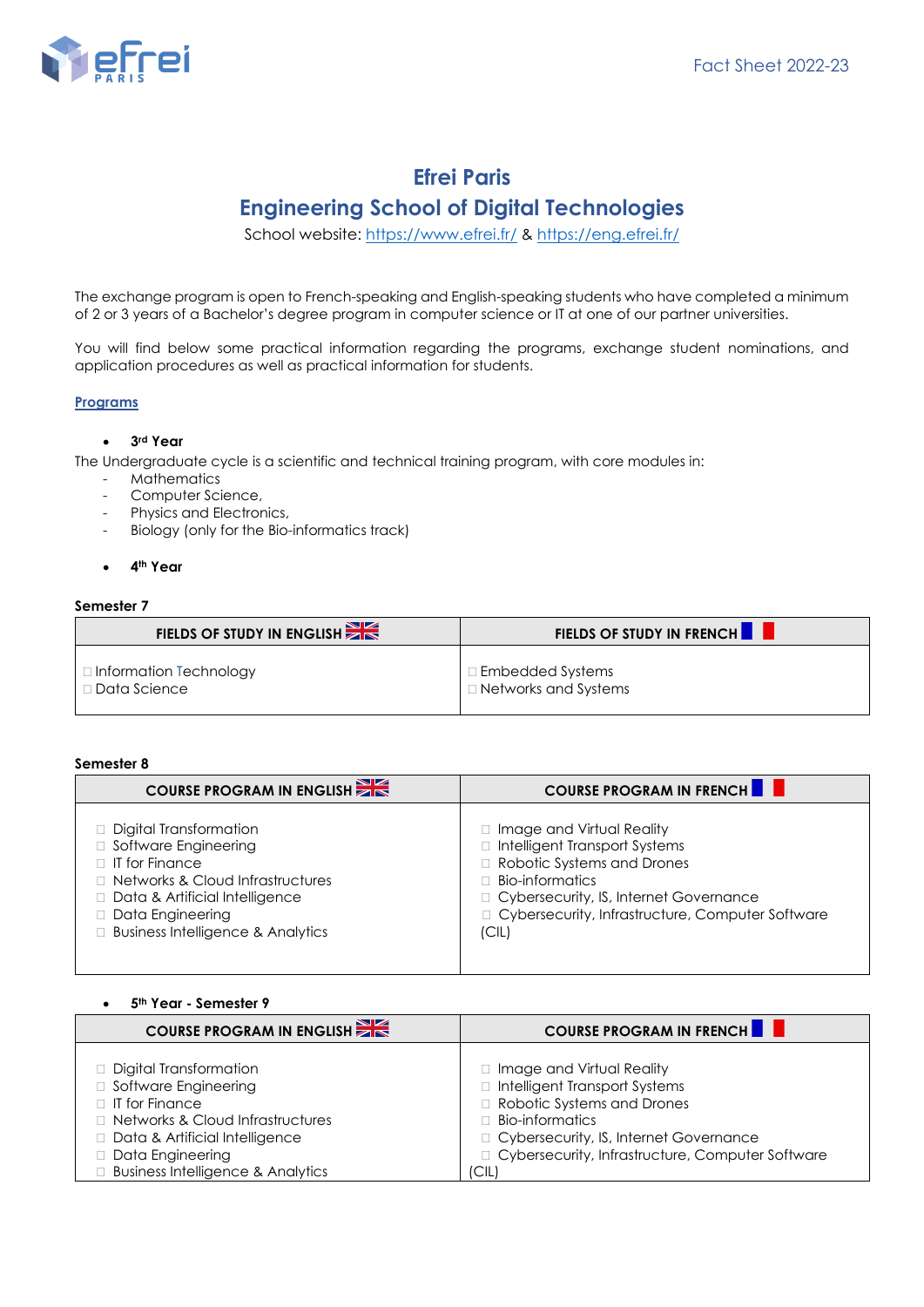

International students will also have the opportunity to choose non-scientific modules in: Management and Economics, Languages, Professional Communication and Culture.

Information about degree-seeking and non-degree-seeking programs for international students can be found at: <https://eng.efrei.fr/international-admission/>

### **Academic calendar 2022-2023**

| <b>PROGRAM</b>                                                      | <b>FALL SEMESTER</b>                               | <b>SPRING SEMESTER</b>                         | <b>HOLIDAYS</b>                             |
|---------------------------------------------------------------------|----------------------------------------------------|------------------------------------------------|---------------------------------------------|
| 3rd Year<br>Courses start:<br>Courses end:                          | 30th August 2022<br>13th January 2023              | 16th January 2023<br>7 <sup>th</sup> July 2023 | 2 weeks for Christmas &<br>New Year         |
| 4 <sup>th</sup> year Program - M1<br>Courses start:<br>Courses end: | 22 <sup>nd</sup> August 2022<br>13th January 2023  | 16th January 2023<br>22nd July 2023            | Others in November.                         |
| 5 <sup>th</sup> year Program - M2<br>Courses start:<br>Courses end: | 31 <sup>st</sup> October 2022<br>31st March 2023 * | No courses*-Internship<br>period.              | February or May<br>depending on the program |

\*Exchange students have the possibility of applying for a Research Project running from mid-September to mid-January

# **Exchange Programs**

# • **Third Year (Undergraduate Program)**

| Semester  | Period                               | <b>Courses</b>                                     |
|-----------|--------------------------------------|----------------------------------------------------|
| Fall (S5) | 30th August 2022 - 13th January 2023 | Scientific courses (common modules and 1 Elective) |
| Fall (S6) | 16th January 2023 - 7th July 2023    | Scientific courses (common modules and 1 Elective) |

#### • **Master 1 – Fourth Year**

The Master 1 Program is divided into 2 semesters : Fall Semester (S7) and Spring Semester (S8).

These semesters are composed of two periods each.

#### **Fall semester : Academic program + Project and Language Modules**

| <b>Period</b>                         | <b>Courses/projects</b>                                                | <b>ECTS</b> |
|---------------------------------------|------------------------------------------------------------------------|-------------|
| 22nd August 2022 - 29th October 2022  | Scientific courses                                                     |             |
|                                       | English Language and cultural courses<br>French Language courses (FLE) |             |
| 31st October 2022 - 13th January 2023 | Master Project or Research Project                                     |             |
|                                       | <b>English for Engineers</b>                                           |             |
|                                       | French Language courses (FLE)                                          |             |

#### **Spring semester : Project and Language Modules + Academic program**

| <b>Period</b>                       | <b>Courses/projects</b>            | <b>ECTS</b> |
|-------------------------------------|------------------------------------|-------------|
| 16th January 2023 - 31st March 2023 | Master Project or Research Project |             |
|                                     | <b>English for Engineers</b>       |             |
|                                     | French Language courses (FLE)      |             |
| 3rd April 2023 - 22nd July 2023     | Scientific courses                 |             |
|                                     | Management courses                 |             |
|                                     | Communication courses              |             |
|                                     | French Language courses (FLE)      |             |